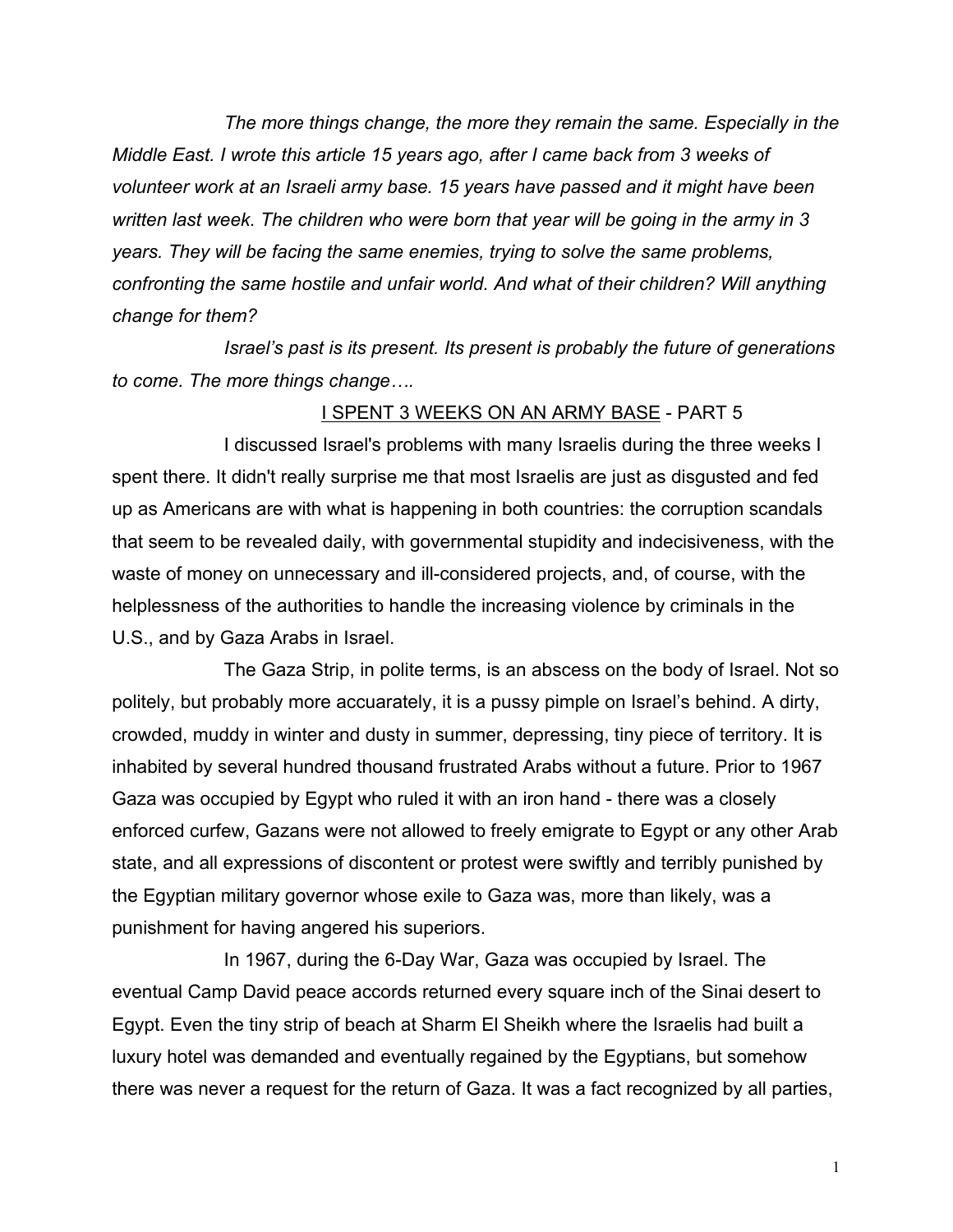albeit one never mentioned in public, that Egypt did not want the Gaza Strip and its problems. Unfortunately, Israel was not wise enough to adopt a similar attitude.

And so, Israel remained in Gaza, the town no Arab government would touch. During the subsequent 25 years of Israeli rule the standard of living of Gaza Arabs rose to be one of the highest in the Middle East. Infant mortality declined. Life expectancy increased dramatically. Running water and electricity were supplied to the wretched shacks in the refugee camps, travel to Arab countries and elsewhere was easily done, and relatively well-paid jobs were made available in Israel.

Israel spent millions each year on maintaining and improving conditions in Gaza. It had even attempted to build new modern housing to replace the hovels in refugee camps; only the unexpected opposition of Arab governments in the U.N. and elsewhere prevented this major capital outlay of scarce dollars.

For the last several years, of course, Gaza has been in the forefront of the intifada: Israelis who venture into the area are routinely attacked and murdered, public order is non-existent, moderate Arabs are brutally killed by the more radical ones, and Gazans who go to work in Israel are apt to turn violent and attack the closest Israeli civilians.

Several years ago, at a high level meeting with influential Israeli political figures I posed the question that is currently being raised more often and more loudly at the highest levels of the Israeli government, including quite recently one of the Cabinet ministers: why not give Gaza back to whoever may want it - Arab governments, the PLO, the U.N. - and abandon it to its own devices?

At the time my suggestion was perceived as outlandish, even though the most logical argument that could be mustered against it was that the abandonment of Gaza would send a signal to the Arabs in the West Bank that Israel could be forced to withdraw by protests and civil disobedience, and that this would result in serious problems in those territories.

I believe that under today's conditions this is a price that Israel should be willing to pay in order to rid itself of an infection that saps Israel's strength. It is quite certain that Israel's withdrawal would result in civil strife, inter-Arab slaughter, economic dislocation and all the other ills that plague Arab governments throughout the Middle